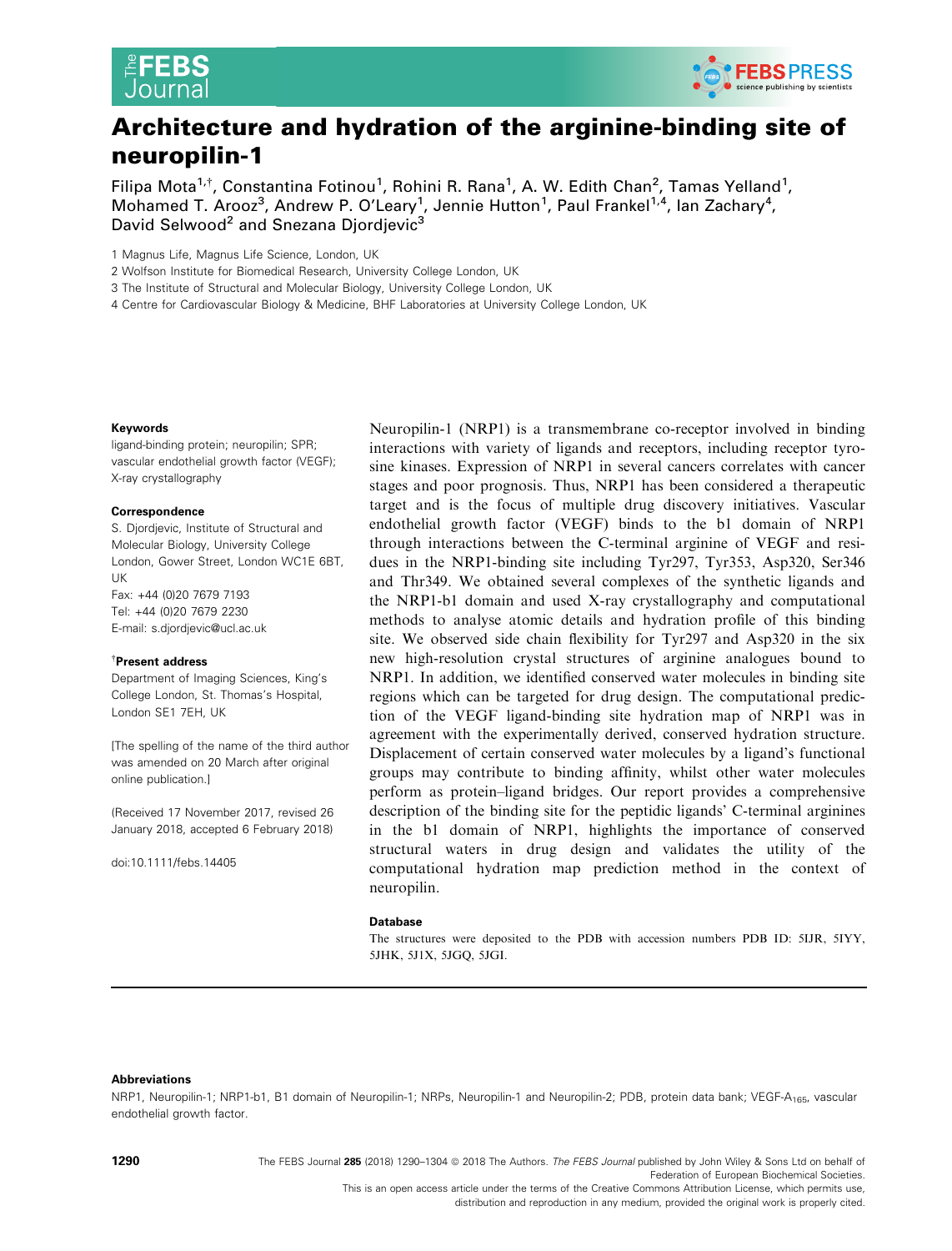# Introduction

Neuropilins (NRPs) are transmembrane receptors that take part in protein–protein interactions, and are essential for formation of the mammalian nervous and vascular systems [1,2]. NRPs were initially discovered as neuronal receptors for class-3 semaphorins and mediators of axonal guidance in the developing nervous system [3]. NRPs also bind a number of growth factors, including vascular endothelial growth factors (VEGFs) [4,5], transforming growth factor (TGF- $\beta$ ) [6,7] and hepatocyte growth factor (HGF) [8]. Furthermore, NRPs are involved in the Hedgehog signal transduction pathway [9], and tumour immune regulation through regulatory T cells [10]. Two homologous proteins, neuropilin-1 (NRP1) and neuropilin-2 (NRP2), share 44% sequence identity and a similar multi-domain structure. The interaction of NRP1 with VEGF- $A_{165}$  has been extensively studied, and is implicated in the processes of angiogenesis [11], cell migration and metastasis [12], and evasion of an immune response in cancer [13,14]. VEGF- $A_{165}$  binds to a welldefined binding site on the b1 domain of NRP1 (NRP1-b1) through its C-terminal arginine residue. It is possible that other ligands containing a C-terminal arginine will also bind in a similar fashion [15]. Although protein–protein interactions have been considered challenging targets in drug discovery [16], a number of small molecules and peptides have been identified as inhibitors of the VEGF- $A_{165}$ -NRP1 interaction [17–29]. In some cases, it has been demonstrated that the inhibitors act through direct binding to the b1 domain of NRP1. These inhibitors, exemplified by EG00229, also incorporate an arginine residue and bind at the same site as the C-terminus of VEGF- $A_{165}$  [19].

We have conducted an extensive study of the Cterminal arginine-binding site in NRP1-b1, focusing on protein side chain flexibility and conserved water molecules. Hydration of proteins is an important parameter to consider in drug design. Structural waters may play a key role in the function, shape and conformation of proteins, as well as in protein–ligand interactions [30,31]. The incorporation of structural waters in computational drug design may significantly improve the outcome of molecular docking results [32–34]. Water molecules can act as bridges between the protein-binding site and a ligand or cofactor via hydrogen bonds [32–35]. Disruption of these water networks by small molecule compounds may have an effect on the binding affinity of such molecules. Replacement of a tightly bound water molecule does not, however, necessarily improve binding affinity or ligand efficiency, and it may influence the pharmacodynamic profile of the molecule [32–35]. It is therefore important to consider structural or conserved waters in the binding site, and to explore their role in ligand-binding efficiency either by replacing them with functional groups or by incorporating them as hydrogen-bond bridges between the ligand and the protein. Unfortunately, due to poor structural understanding or due to lack of availability of this information from protein crystal structures (e.g. in low-resolution structures), water molecules are often not included in structure-based drug design. As an alternative, computational models may be used to predict the location of water molecules in protein structures [34,36].

We selected a number of arginine analogues with simple structural variations to perform this study, and obtained high-resolution structures of six compounds bound to NRP1-b1. Surface plasmon resonance (SPR) was used to determine the dissociation constant  $(K<sub>D</sub>)$  of the arginine analogues to immobilised NRP1-b1. The binding data, together with computational methods and crystallographic information, was used to rationalise the side chain flexibility and hydration of the binding site in NRP1-b1. The new crystal structures were analysed alongside publicly available NRP1-b1 structures in the protein data bank (PDB). This comprehensive analysis and knowledge of the detailed architecture of the VEGF- $A_{165}$ binding site in NRP1-b1 will facilitate future drug design efforts.

# Results and Discussion

## Prediction of binding site hydration structure

We initiated our study into the binding site hydration structure of NRP1-b1 domain by predicting the position of water molecules using computational models. We used a solvent analysis application within the software package MOE (Chemical Computing Group), which assesses the role of solvent in protein structures, using a three-dimensional reference interaction site model (3D-RISM). This method allows for the calculation of the solvation structure represented by the probability density function of finding interaction sites for the solvent molecules (in this case, water molecules) at the specific point around the solute molecule (in this case, our protein target NRP1-b1) [34–37]. At the time this study was designed, there were 11 structures of NRP1 deposited in the PDB, 7 of which are of human origin (PDB codes: [4RN5,](http://www.rcsb.org/pdb/search/structidSearch.do?structureId=4RN5) [4DEQ](http://www.rcsb.org/pdb/search/structidSearch.do?structureId=4DEQ), [3I97,](http://www.rcsb.org/pdb/search/structidSearch.do?structureId=3I97) [2QQI](http://www.rcsb.org/pdb/search/structidSearch.do?structureId=2QQI), [2QQM](http://www.rcsb.org/pdb/search/structidSearch.do?structureId=2QQM), [2QQN](http://www.rcsb.org/pdb/search/structidSearch.do?structureId=2QQN), [1KEX\)](http://www.rcsb.org/pdb/search/structidSearch.do?structureId=1KEX), 2 mouse (PDB codes: [4GZ9](http://www.rcsb.org/pdb/search/structidSearch.do?structureId=4GZ9), [4GZA\)](http://www.rcsb.org/pdb/search/structidSearch.do?structureId=4GZA) and 2 rat (PDB codes: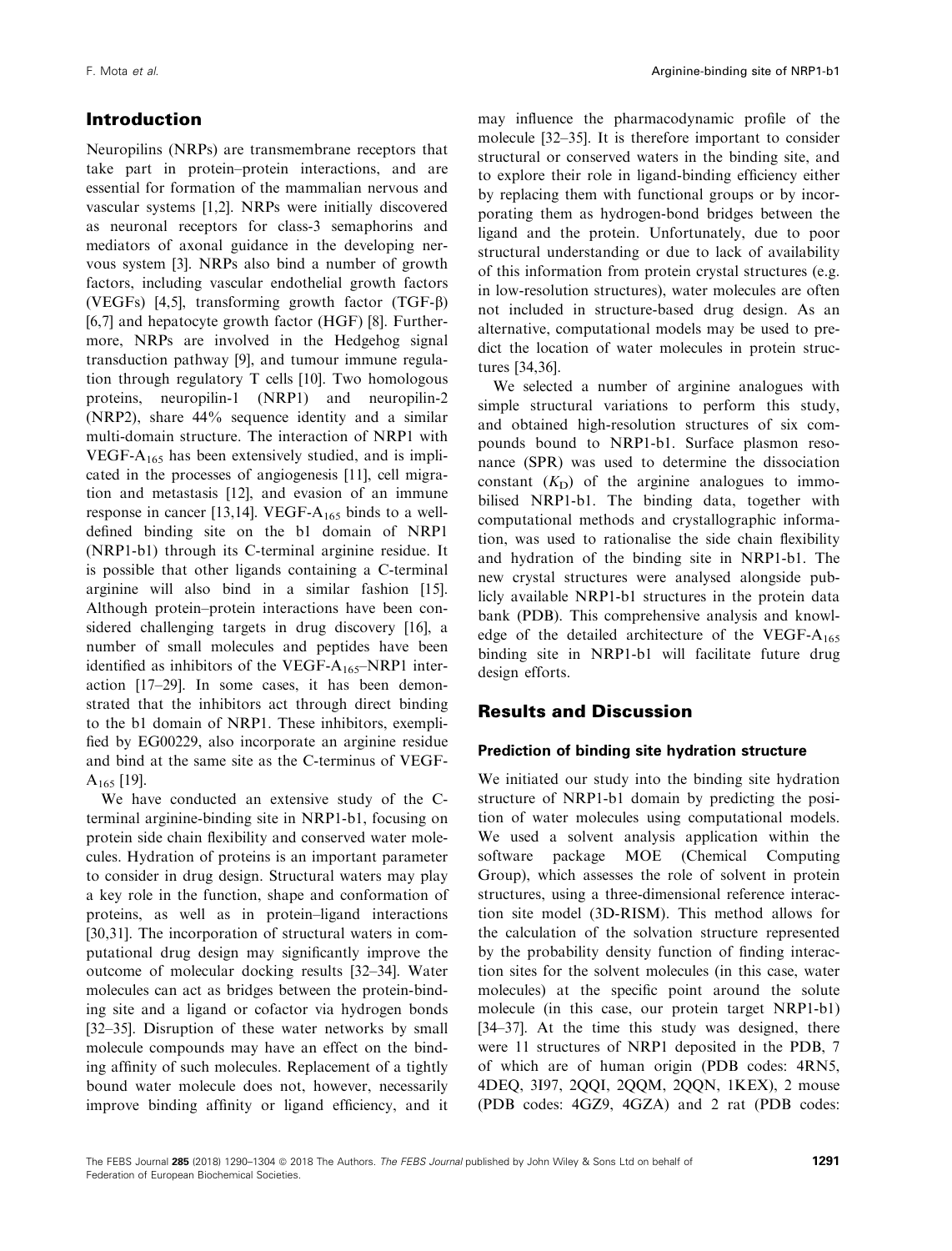[2ORX](http://www.rcsb.org/pdb/search/structidSearch.do?structureId=2ORX), [2ORZ\)](http://www.rcsb.org/pdb/search/structidSearch.do?structureId=2ORZ). These structures corresponded either to the isolated b1 domain or tandem b1b2 and a2b1b2 domains of NRP1. The structure of EG00229-bound NRP1-b1 (PDB code: [3I97\)](http://www.rcsb.org/pdb/search/structidSearch.do?structureId=3I97) was selected for initial computational studies (Fig. 1). Although this was not the structure of highest resolution available at the time, it was the only one with a synthetic ligand present at the binding site, and thus deemed appropriate for analysing the effect of ligandbinding on the solvation structure of the receptor protein. The calculations were performed on the protein–ligand complex, the protein alone with the ligand excluded from the calculations and on the ligand alone. To visualise these calculations, the predicted distribution of water density was plotted on the binding site of NRP1-b1 (Fig. 2). There is a clear overlap of the distribution of the predicted water density between the ligand-bound and the ligand-free protein state. However, the comparison of the predicted solvation distribution in the presence and absence of ligand shows that guanidine and carboxylic acid groups of EG00229 occupy two of the distinct patches of the solvation space predicted to exist in the absence of the ligand (regions G and C in Fig. 2). The predictions thus suggest that ligand binding is accompanied by solvent-displacement. In addition to the areas of the molecular surface occupied by the guanidine and the carboxylate groups, four other regions, labelled 1–4, show water density in the binding site identified from the calculations performed with either the protein alone or NRP1-b1-EG00229 complex (Fig. 2).

## Selection of ligands for the study

EG00229 is a small molecule formed of an arginine residue with  $N\alpha$ -substitution. Key interactions of

EG00229 with NRP1-b1 are established through hydrogen bonds between the guanidine and carboxylic acid groups of the ligand to the receptor. To gain more comprehensive understanding of the ligand-binding site structure which would assist us in the design of NRP1 antagonists, we investigated interaction between NRP1-b1 domain and multiple commercially available arginine analogues. The ligands selected for this study retain the arginine moiety as seen in EG00229, while providing structural diversity in the



Fig. 2. Prediction model of NRP1-b1 binding site hydration. Computational analysis performed on PDB entry [3I97](http://www.rcsb.org/pdb/search/structidSearch.do?structureId=3I97), where the green mesh represents the solvation prediction with EG00229 bound to NRP1-b1, and the pink mesh represents the solvation prediction of NRP1-b1 in the apo form. Labels 1–4 indicate the regions predicted to be occupied by water molecules in the binding site; **G** and **C** indicate the regions occupied by the arginine guanidine and carboxylate groups, respectively, if EG000229 is bound. In the apo form of NRP1-b1, these regions are also predicted to be occupied by water molecules.



Fig. 1. Structure of the binding site of NRP1-b1 domain. (A) Ball and stick representation of EG00229 (carbon atoms are coloured grey, nitrogen blue, sulphur yellow and oxygen red) bound to NRP-b1 (PDB entry [3I97](http://www.rcsb.org/pdb/search/structidSearch.do?structureId=3I97)). NRP1-b1 domain residues involved in the non-covalent interactions with the ligand are shown in sticks representation. (B) Ribbon diagram of NRP1-b1 fold: β-sheets are represented in yellow and a-helixes in blue.

1292 The FEBS Journal 285 (2018) 1290-1304 @ 2018 The Authors. The FEBS Journal published by John Wiley & Sons Ltd on behalf of Federation of European Biochemical Societies.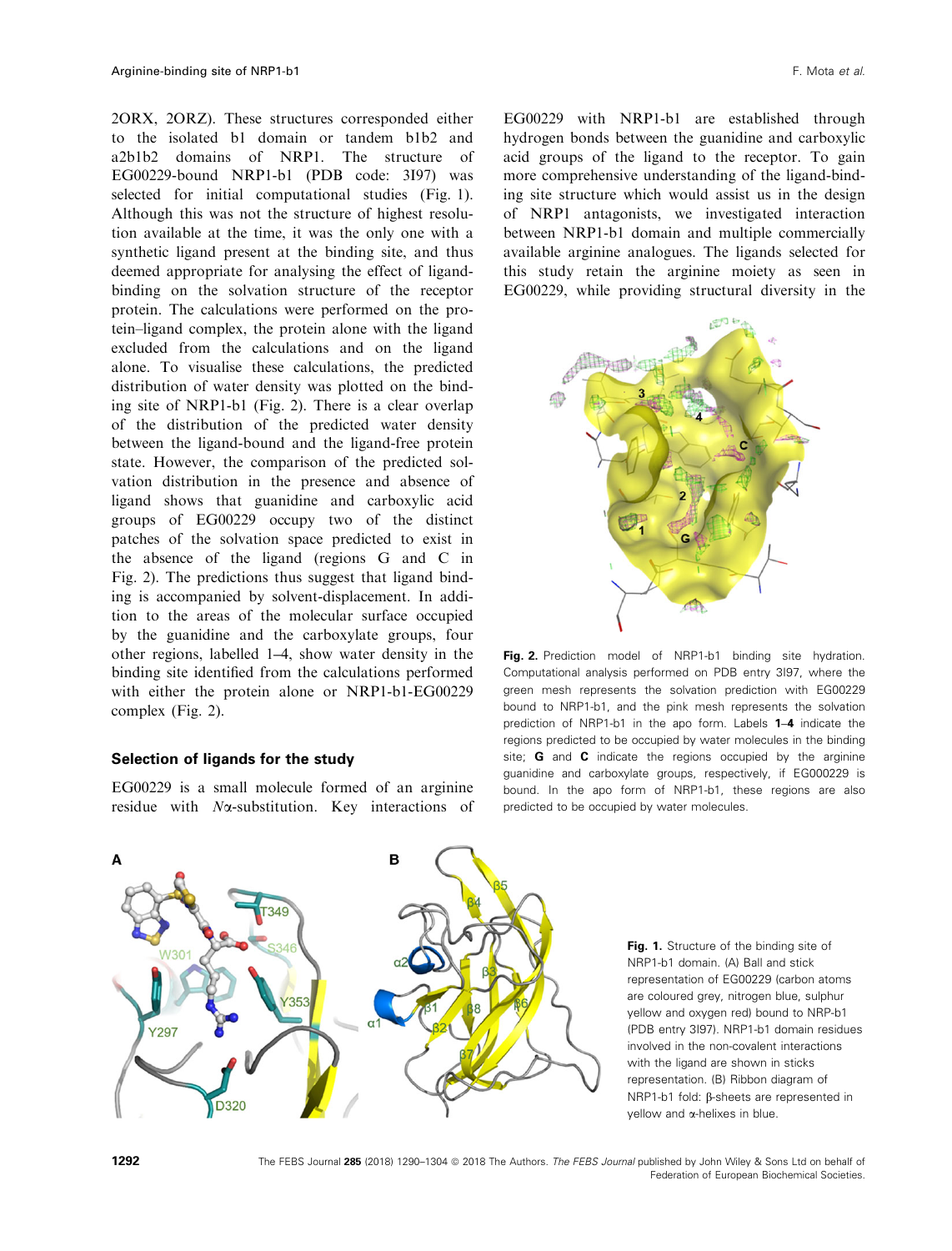$N\alpha$ -site of the molecule (Fig. 3). L-arginine (R1) and seven commercially available  $N\alpha$ -substituted-L-arginine analogues R2–R8 were selected to explore their binding affinities and the solvation profile of the NRP1-b1 ligand-binding site experimentally. In addition, underivatised L-homoarginine (R9) was also included in the study (Fig. 3). As we were only interested in probing the binding site and the crystallographic behaviour of the ligands, metabolic stability of the compounds was not considered. Thus, we were able to probe the binding site with a relatively simple, readily available and cheap set of analogues.

A surface plasmon resonance (SPR) method was used to determine the binding affinities of the ligands to NRP1-b1, and crystallisation trials were performed with the preformed complexes between NRP1-b1 and the individual ligands.

## Ligand-binding affinities

All arginine analogues showed very fast rates of association and dissociation to immobilised NRP1-b1, as determined by surface plasmon resonance experiments (Fig. 4). Binding responses were consistent with a 1 : 1 binding interaction model and equilibrium binding affinities were determined using steady-state binding levels to afford dissociation constants (Fig. 4). L-Arginine R1 and L-homoarginine R9 showed weak binding to NRP1-b1, with dissociation constants  $(K<sub>D</sub>s)$  of  $325 \pm 5$  and  $637 \pm 70$  µm, respectively. These are the weakest binding ligands tested, with all other  $N\alpha$ -substituted analogues exhibiting higher affinities and lower corresponding dissociation constants. The data suggest that the free amine is not favourable for binding, and that the longer alkane chain on L-homoarginine might de-stabilise key interactions with the receptor. Interestingly, a large  $N\alpha$  substituent, as seen in FMOC-L-arginine (R3) also resulted in a weakly binding ligand, with a  $K<sub>D</sub>$  of 201  $\pm$  106 µM; however, this molecule's poor solubility might have affected the results. Tosyl  $N\alpha$ -substituted L-arginine (R2), acetyl-L-arginine (R4), benzoyl-L-arginine (R6) and benzoylglycyl-L-arginine (R8) exhibited a medium range of affinities with  $K<sub>D</sub>$ s between 70 and 22  $\mu$ M (Fig. 4) without a clear structure/activity relationship. The two other analogues containing carbamate groups, N-boc-L-arginine (R5)



Fig. 3. Chemical structures of selected arginine analogues R1-R9.

The FEBS Journal 285 (2018) 1290-1304 @ 2018 The Authors. The FEBS Journal published by John Wiley & Sons Ltd on behalf of 1293 Federation of European Biochemical Societies.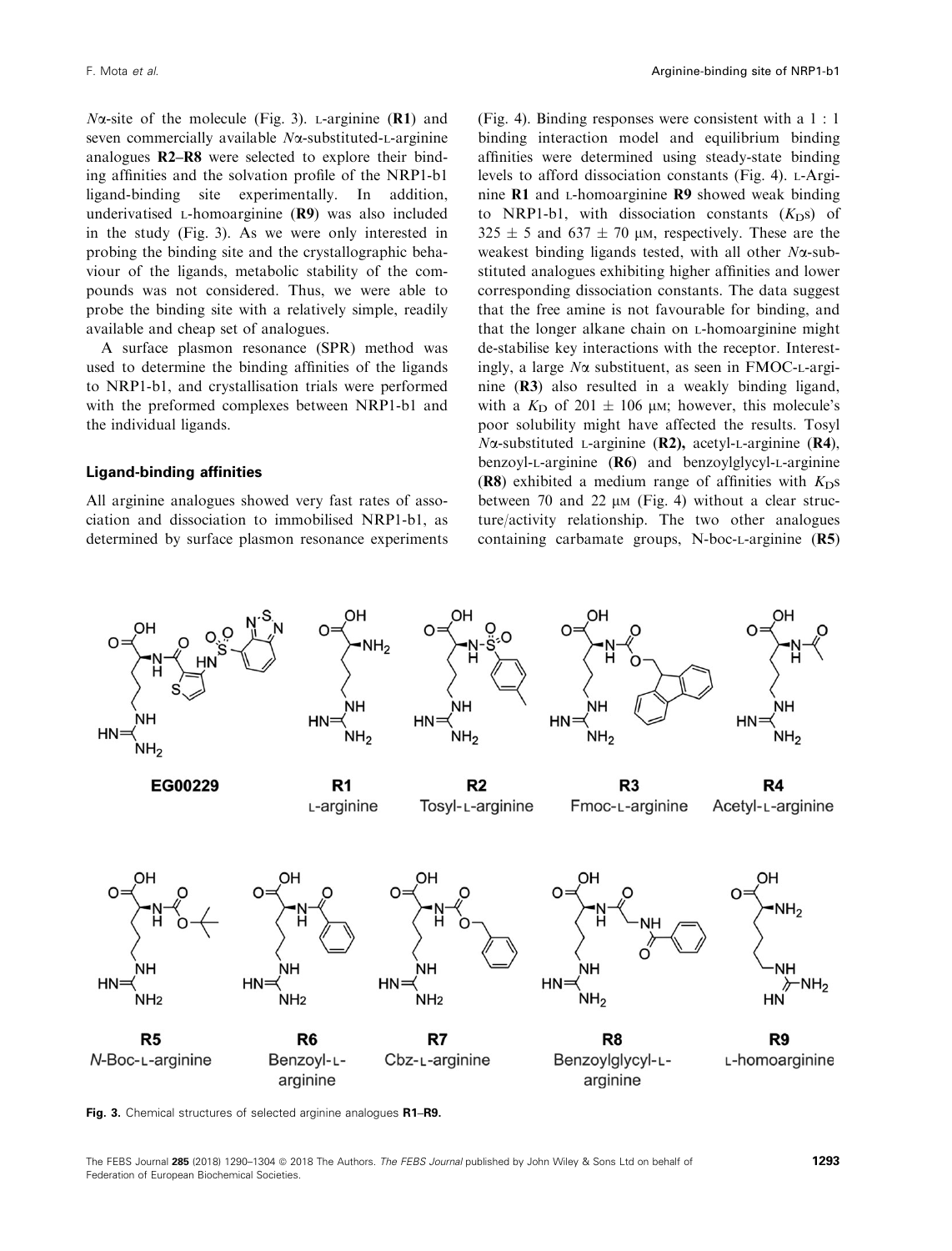and Cbz-L-arginine (R7) exhibited highest affinities for NRP1-b1 in the series, with  $K_{\text{D}}$ s of  $3 \pm 1$  and  $17 \pm 1$  µm, respectively.

The analogues were also tested in a ligand displacement essay assessing their potency to compete with the VEGF- $A_{165}$  for binding to NRP1-b1. R5, the Arg analogue with the highest affinity in the SPR assay, exhibited clear sigmoidal curve in a ligand displacement essay with an IC50 of  $2.6 \pm 0.38$  µm, which correlates extremely well with the SPR data (Fig. 5). However, while R6, R7 and R8 exhibited weak activity, we were unable to reproducibly determine their IC50 values as the binding curves did not display sigmoidal features.

## Crystal structures of the NRP1-b1 domain complexed with arginine analogues

Co-crystallisation studies were attempted with all ligands selected and six complexes produced good-quality crystals. All six complexes crystallised in the monoclinc  $(P2<sub>1</sub>)$  space group with a dimer in the asymmetric unit for all complexes except for that of  $R5$  analogue which contained a tetramer in the asymmetric unit. The structures were refined using data at the resolutions higher than 2.1  $\AA$  (for **R5**-bound NRP1 b1); full data and refinement statistics are available in Table 1.

The NRP1-b1 domain belongs to the discoidin structural domain family that also includes



Fig. 4. SPR measurements of arginine analogues R1–R9 binding to immobilised NRP1-b1. Equilibrium dissociation constants  $(K_D)$  were calculated using steady-state binding levels and assuming a 1 : 1 binding model of the arginine analogues R1–R9 to immobilised NRP1-b1. All sensorgrams are double-referenced, using a blank surface and sample. Concentration ranges are as follows: R1 and R9 were tested at 12–1500 µm, R5 was tested at 0.16–20 µm, all other analogues were tested at 0.6–300 µm ( $n = 2$ ).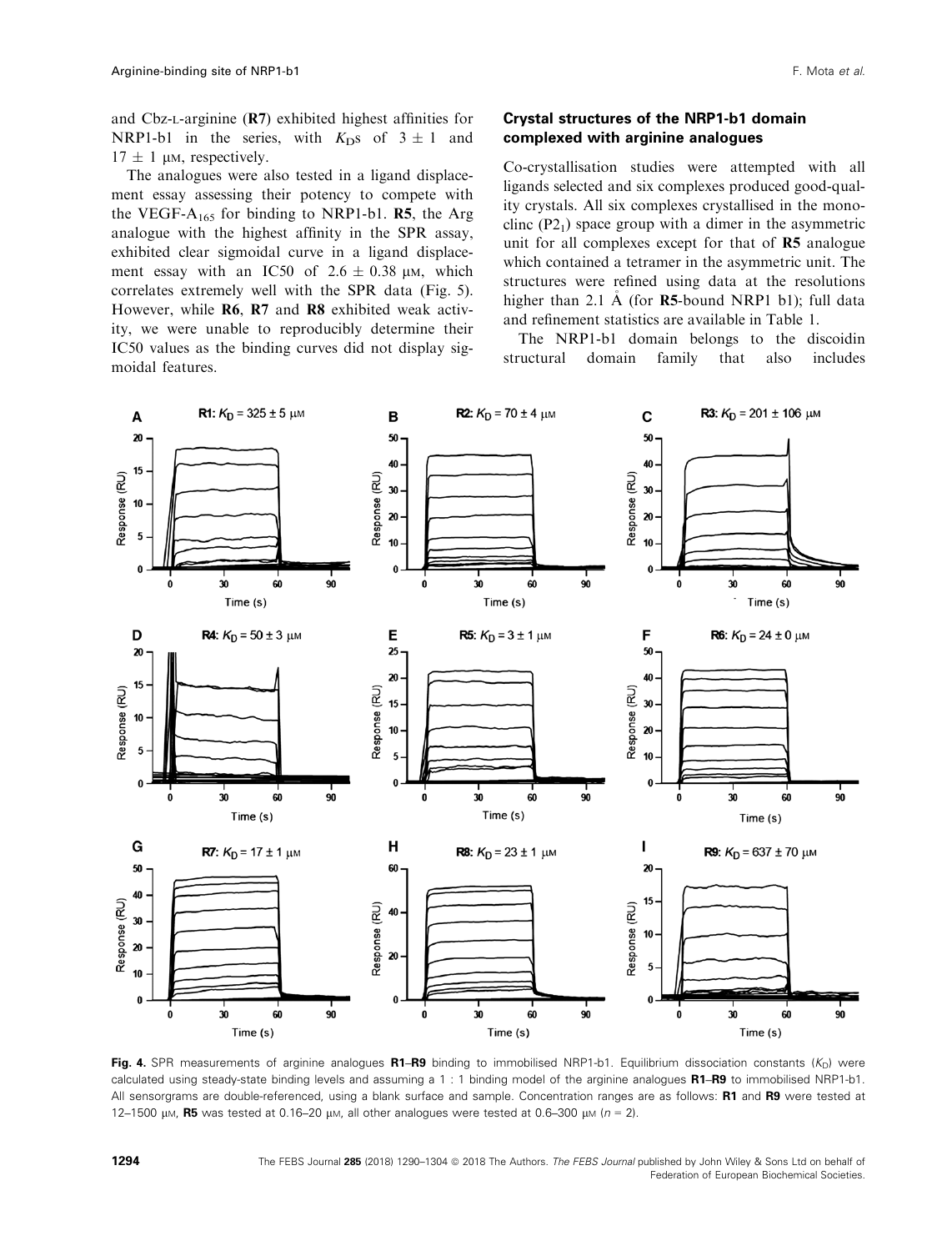

Fig. 5. Inhibition of bt-VEGF-A165 binding to NRP1 by R5 arginine analogue. The various concentrations of R5 compound were added to the 96-well plates precoated with NRP1-b1 protein, followed by addition of 0.25 nm bt-VEGF-A165. Non-specific binding of bt-VEGF-A165 to the plates was determined in the absence of NRP1-b1. R5 analogue competed with bt-VEGF-A165 for binding to plates coated with NRP1 with an IC50 of 2.6 µm. Values presented are the means  $\pm$  SEM obtained from three independent experiments each performed in duplicates.

homologous FV/VIII C domains. The fold in this type of domain is characterised by an eight-stranded distorted jellyroll β-barrel where a five-stranded antiparallel b-sheet packs against a three-stranded antiparallel  $\beta$ -sheet. The VEGF-A<sub>165</sub> binding site is located at the top of the  $\beta$ -barrel core delineated by six juxtaposed loops connecting the  $\beta$ -strands (Fig. 1B). All arginine analogues were found bound at the same site and are positioned in a similar way as the arginine moiety of EG00229 and the terminal arginine of VEGF- $A_{165}$ within the binding site of NRP1-b1 (Figs 1 and 6). While in the crystal structures of the complexes containing ligands R4, R6, R8 and R9, clearly interpretable electron density was found in only one copy of the b1 domain within the dimeric asymmetric unit, in the structures of the complexes of the higher affinity ligands (R5 and R7), we were able to identify the arginine analogue bound to each of the b1 molecules within the asymmetric unit of the respective unit cells. In the structure of the complexes with the ligands R4– R8, the side chain guanidine group forms bidentate hydrogen bonds with Asp320. The aliphatic part of arginine is located in the groove between Tyr297 and Tyr353, with a conformation favouring a  $\pi-\pi$  stacking between the arginine side chain and the phenyl rings. The carboxylate group anchors the small molecules specifically through hydrogen-bond interactions such that one of the oxygen atoms binds to the hydroxyl of Ser346, while the other carboxylate oxygen forms hydrogen bonds with the hydroxyl oxygen atoms from Thr349, and Tyr353. These interactions are analogous

to that observed for the C-terminus of the peptide ligands [38,39] and are also conserved in a structure of acetate bound to NRP1-b1 (PDB code: [4RN5](http://www.rcsb.org/pdb/search/structidSearch.do?structureId=4RN5)).

Among the obtained crystal structures of the complexes,  $\mathbb{R}9$  is the only analogue without the *N* $\alpha$ -substituent, and with an extra methylene group in the side chain when compared to the natural amino acid arginine. Longer aliphatic chain affected a shift in the positioning of the carboxyl group such that it binds differently to all other ligands in the ligand-bound structures presented here. Compared to other ligands, the carboxylate of  $\mathbb{R}9$  is moved by more than 2  $\AA$ towards the protein core such that one of the oxygen atoms interacts directly with the hydroxyl from Ser346, whereas the other oxygen atom forms direct hydrogen bond with the nitrogen atom from the side chain of the residue Trp301. Furthermore, the guanidine group now forms single hydrogen bond with Asp320 compared to bidentate interaction observed in the structures of the b1 complexes with the other arginine analogues. Although the free amino group of R9 engages in a hydrogen bond with Glu348, the total number of direct hydrogen bonds to the protein chain is four compared to five observed with the other analogues. This shift in binding mode is accompanied by a significant decrease in binding affinity, as shown by SPR.

Overall, the protein components of the six arginine analogue-bound structures show high structural similarity, with only discernible conformational differences evident in an area of the b1 domain engaged in forming the intermolecular interaction within the dimer/tetramer of the asymmetric unit in the bound structures and the side chains of residues Tyr297 and Asp320 in the ligand-binding site. The two side-chain differences reflect the structural differences of the bound arginine analogues. The differences are best depicted by the changes in the torsion angle of the Y297 side chain as shown in Fig. 7 and Table 2.

## Analysis of ordered water molecules

The high-resolution X-ray crystal structures showed additional density consistent with water molecules in the binding site. To conduct an analysis of the conserved water molecules in the binding site of NRP1 b1, we considered all new structures reported here together with the already publicly available structures. Only structures of human NRP1 with a resolution higher than 2.1 A were selected for analysis. Table 3 summarises the selected X-ray structures.

The polypeptide chains were aligned to allow the visualisation of the crystallised water molecules in the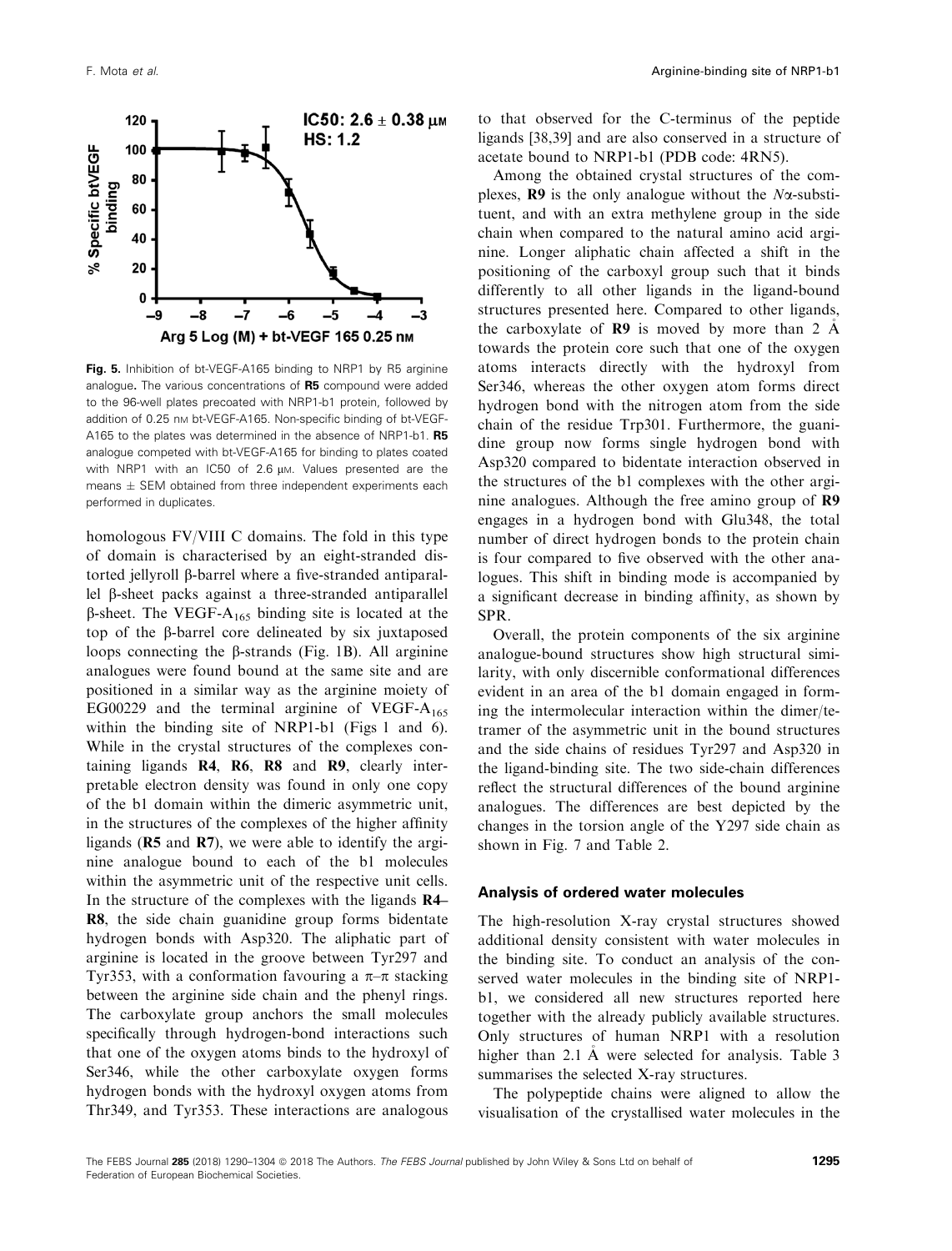| Table 1. Data collection and refinement statistics. The values in parentheses are for the last resolution shell |                                  |                     |                  |                  |                  |                         |
|-----------------------------------------------------------------------------------------------------------------|----------------------------------|---------------------|------------------|------------------|------------------|-------------------------|
| Ligand                                                                                                          | 젅                                | RБ                  | ၉၉               | R                | R8               | R9                      |
| OI BCH                                                                                                          | <b>5JGI</b>                      | <b>SJ1X</b>         | <b>D</b><br>DD   | <b>ANS</b>       | <b>SJHK</b>      | $\frac{1}{50}$          |
| Data collection                                                                                                 |                                  |                     |                  |                  |                  |                         |
| Space group                                                                                                     | P 21                             | P 21                | P <sub>21</sub>  | P <sub>21</sub>  | P <sub>21</sub>  | <b>P 21</b>             |
| Unit cell parameters (A)                                                                                        | 40.65                            | 41.59               | 40.79            | 41.52            | 40.38            | 40.14                   |
|                                                                                                                 | 89.20                            | 90.48               | 89.57            | 88.94            | 90.78            |                         |
|                                                                                                                 | 41.65                            | 81.89               | 41.38            | 41.70            | 40.97            | 88.94<br>40.96<br>96.73 |
|                                                                                                                 | 98.71                            | 99.64               | 98.57            | 91.61            | 98.27            |                         |
| Molecules per asymmetric unit                                                                                   |                                  |                     |                  |                  |                  |                         |
| Resolution range (Å) <sup>ª</sup>                                                                               | 1.38 (1.40-1.38)                 | $2.10(2.16 - 2.10)$ | 1.60 (1.63-1.60) | 1.60 (1.63-1.60) | 1.80 (1.84-1.80) | $1.52(1.55 - 1.52)$     |
| Rmerge                                                                                                          |                                  | 0.103 (0.476)       | 0.047 (0.442)    | 0.117 (0.436)    | 0.058 (0.552)    | 0.048 (0.510)           |
| CC(1/2)                                                                                                         | 0.035 (0.136)<br>0.999 (0.987)   | 0.995 (0.820)       | 0.998 (0.844)    | 0.994 (0.871)    | 0.999 (0.872)    | 1.00 (0.866)            |
| $\frac{1}{\sqrt{2}}$                                                                                            | 28.4 (8.6)                       | 9.1 (2.6)           | 10.5(2.0)        | 9.9(3.5)         | 22.6 (3.2)       | 22.8(2.8)               |
| Completeness (%)                                                                                                | 95.7 (70.0)                      | 99.8 (99.8)         | 97.0 (75.3)      | 99.7 (99.0)      | 99.9 (99.9)      | 95.4 (67.8)             |
| Number of total reflections                                                                                     | 377 819 (10823)<br>57 512 (2073) | 130 425 (10307)     | 115 306 (2763)   | 270 340 (12410)  | 81 428 (10898)   | 276 749 (7499)          |
| Number of unique reflections                                                                                    |                                  | 34 913 (2843)       | 37 578 (1441)    | 39 753 (1908)    | 27 093 (1632)    | 41 807 (1464)           |
| Multiplicity                                                                                                    | 6.6 (5.2)                        | 3.7(3.6)            | 3.1(1.9)         | 6.8 (6.5)        | 6.7(6.7)         | 6.6(5.1)                |
| Refinement statistics                                                                                           |                                  |                     |                  |                  |                  |                         |
| Rwork/Rfree (%)                                                                                                 | 15.10/16.91                      | 18.16/22.32         | 16.05/19.30      | 14.8/18.7        | 6.74/21.43       | 18.11/21.29             |
| Mean B factor (Å <sup>2</sup> )                                                                                 | 13.705                           | 22.39               | 19.59            | 13.42            | 24.74            | 20.08                   |
| R.m.s deviations from ideal                                                                                     |                                  |                     |                  |                  |                  |                         |
| Bond lengths (A)                                                                                                | 0.020                            | 0.013               | 0.020            | 0.023            | 0.016            | 0.018                   |
| Bond angles (°)                                                                                                 | 1.978                            | 1.517               | 1.864            | 2.117            | 1.732            | 1.883                   |
| Ramachadran plot (%)                                                                                            |                                  |                     |                  |                  |                  |                         |
| Residues in favoured region                                                                                     | 94.28                            | 92.88               | 93.33            | 93.36            | 92.51            | 95.05                   |
| Residues in allowed region                                                                                      | 4.38                             | 5.79                | 5.33             | 5.32             | 6.19             | 3.63                    |
| Residues in disallowed region                                                                                   | $-35$                            | 1.32                | $\frac{33}{2}$   | $\frac{33}{2}$   | 1.30             | 1.32                    |
| <sup>a</sup> The values in parentheses correspond to the highest resolution shell                               |                                  |                     |                  |                  |                  |                         |

1296 The FEBS Journal 285 (2018) 1290-1304 @ 2018 The Authors. The FEBS Journal published by John Wiley & Sons Ltd on behalf of Federation of European Biochemical Societies.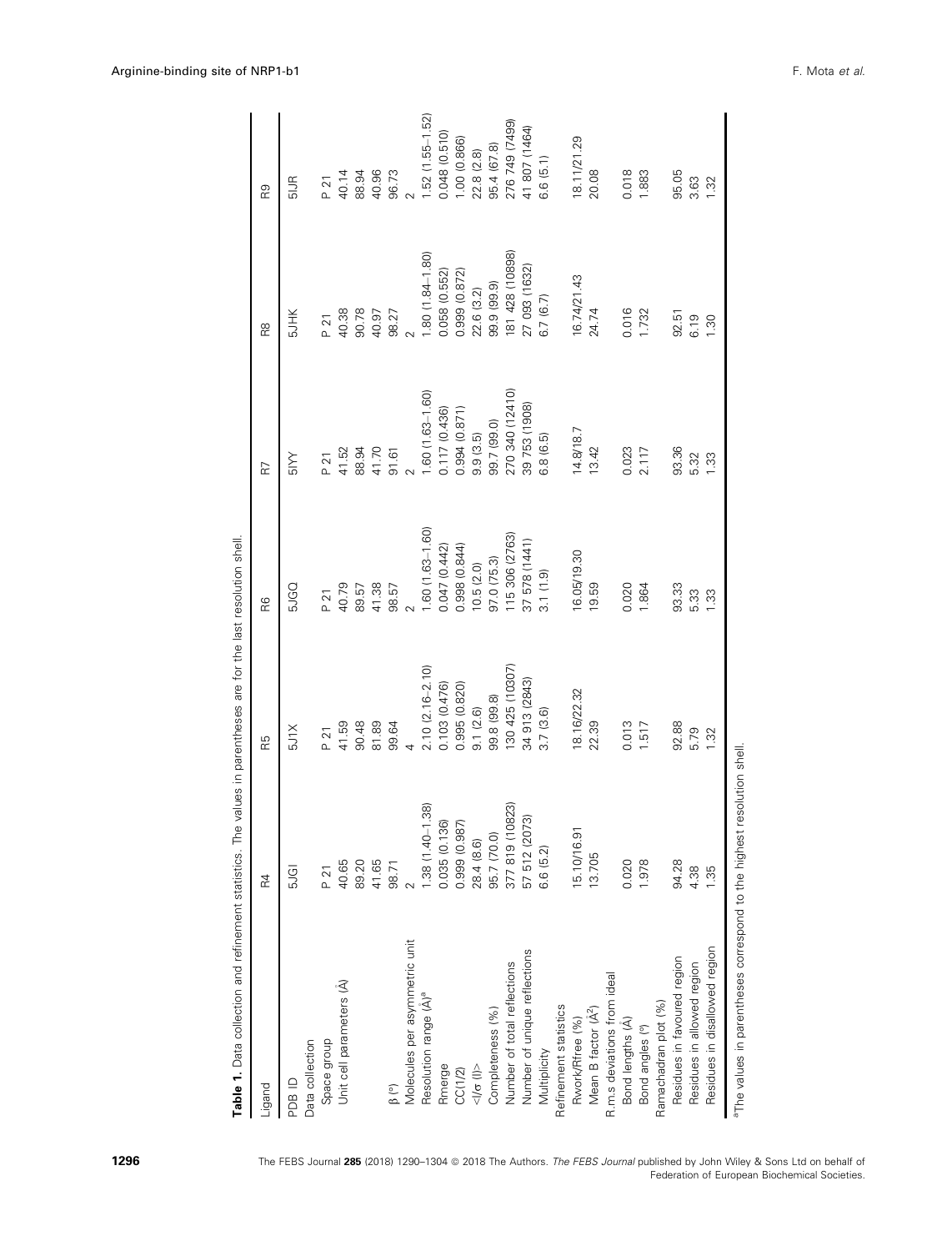B A 353 Y353  $R4$  $R<sub>5</sub>$ D320 D32C  $\mathbf C$ D へいとう R<sub>6</sub> R<sub>7</sub> D320 D320 Е T349 Y353  $'35$ D320 R<sub>8</sub> R<sub>9</sub> D320

Fig. 6. X-ray crystal structures of arginine analogues R4–R9 bound to NRP1-b1. Side chains of key residues in the binding site are shown in green, ligands are shown in grey, nitrogen atoms are shown in blue and oxygen atoms are shown in red. Oxygen atoms corresponding to water molecules are larger and shown in raspberry colour. The figures were generated in PyMOL. The electron density of the 2Fo-Fc map is shown as a wire mesh and contoured to 1 sigma level; hydrogen bonds are represented as black dashes. (A) R4 (PDB entry  $5JGI$ ; (B)  $R5$  (PDB entry  $5J1X$ ); (C)  $R6$ (PDB entry [5JGQ\)](http://www.rcsb.org/pdb/search/structidSearch.do?structureId=5JGQ); (D) R7 (PDB entry [5IYY\)](http://www.rcsb.org/pdb/search/structidSearch.do?structureId=5IYY); (E) R8 (PDB entry [5JHK\)](http://www.rcsb.org/pdb/search/structidSearch.do?structureId=5JHK); (F) R9 (PDB entry [5IJR\)](http://www.rcsb.org/pdb/search/structidSearch.do?structureId=5IJR).

binding site of NRP1-b1. A water molecule was considered 'conserved' when observed in at least four out of ten superimposed molecules from the crystal structures (see methods for details). In total, five localised areas, labelled 1–5, on the molecular surface of the NRP1-b1 ligand-binding site were identified as containing the conserved water molecules (Fig. 8A). It was very encouraging to see that the computational hydration prediction using the MOE implementation of 3D-RISM theory performed well with a structure of a lower resolution and this correlated with the experimentally derived solvent positions based on the X-ray diffraction data. The 3D-RISM predicted the location

of four out of five experimentally determined conserved water molecules. The water molecule at site 5, near the surface of the NRP1-b1 domain, was the only water molecule whose position was not predicted by this hydration analysis (Fig. 8). Free-energy mapping suggests which water molecules are more stable and better targets for displacements in drug design (Table 4). In the apo NRP1-b1 structure (1KEX), in addition to the water molecules corresponding to sites 1–4, crystallised waters are found at the sites commonly occupied by the carboxyl and guanidine groups of the arginine-based compounds, as is also true for the prediction model. The calculated free energies for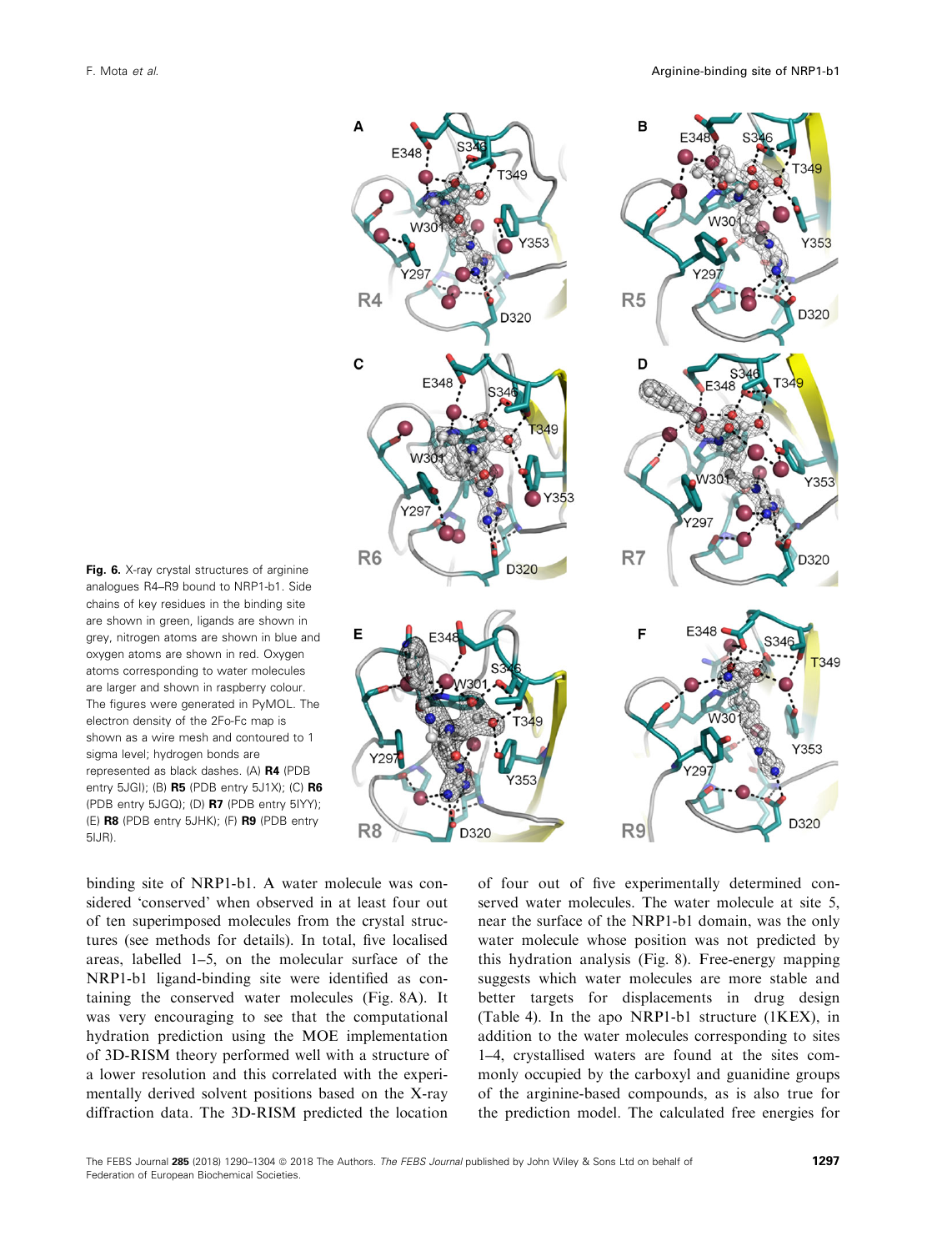

Fig. 7. Side chain flexibility of Asp320 and Tyr297 in the NRP1-b1 binding site. Effect of ligand binding on the side chain conformation of Y297, Y353 and D320 amino acids. The complexed protein structures (pdb IDs: [5JGI](http://www.rcsb.org/pdb/search/structidSearch.do?structureId=5JGI) – dark pink, [5J1X](http://www.rcsb.org/pdb/search/structidSearch.do?structureId=5J1X) – dark blue, [5JGQ](http://www.rcsb.org/pdb/search/structidSearch.do?structureId=5JGQ) – lilac, [5IYY](http://www.rcsb.org/pdb/search/structidSearch.do?structureId=5IYY) – light pink, [5JHK](http://www.rcsb.org/pdb/search/structidSearch.do?structureId=5JHK) – green, [5IJR](http://www.rcsb.org/pdb/search/structidSearch.do?structureId=5IJR) – orange) were superimposed over the apo-structure of NRP1-b1 domain (pdb code: [1KEX,](http://www.rcsb.org/pdb/search/structidSearch.do?structureId=1KEX) turquoise colour) (A)  $\pi$ – $\pi$  stacking between the guanidino-group of the bound small molecules and phenyl ring of Y353 residue. (B) A stick representation of the side chain rotamers of D320 residue of NRP1-b1 protein as it has been observed in the X-ray structures of the complexes. The interacting portion of the arginine analogues is shown as well. (C) A demonstration of the variability of the rotamer conformation of Y297 amino acid upon compound binding. As it is shown in Table 2, the differences between the values of torsion angles Chi1 and Chi2 of the ligand-bound structures and those in the apo structure are significant and vary depending on the compound.

Table 2. Side chain flexibility of D320 and Y297 in the NRP1-b1 binding site.

| PDB ID           | Ligand         |          | Y297Chi1 Y297Chi2 | D320Chi1 | D320Chi2 |
|------------------|----------------|----------|-------------------|----------|----------|
| 1KEX<br>(apo)    |                | $-167.7$ | 67.6              | $-69.1$  | $-37.9$  |
| 5IJR,<br>chain A | - R4           | $-178.3$ | $-88.1$           | $-58.3$  | $-55.1$  |
| 5J1X,<br>chain A | - R5           | $-173.8$ | $-80.6$           | $-63.5$  | $-44.0$  |
| 5J1X<br>chain B  | R5             | $-172.6$ | 83.0              | $-62.2$  | $-41.9$  |
| 5J1X<br>chain C  | R <sub>5</sub> | $-173.7$ | 84.1              | $-61.4$  | $-41.8$  |
| 5J1X<br>chain D  | <b>R5</b>      | $-175.1$ | 83.6              | $-61.4$  | $-41.5$  |
| 5JGQ,<br>chain B | R <sub>6</sub> | 179.3    | 74.4              | $-61.6$  | $-54.9$  |
| 5IYY,<br>chain A | <b>R7</b>      | $-175.7$ | 93.6              | $-59.5$  | $-55.9$  |
| 5IYY,<br>chain B | - R7           | $-178.3$ | 86.6              | $-61.2$  | $-51.0$  |
| 6JHK,<br>chain A | R8 R           | $-171.9$ | $-88.3$           | $-62.9$  | $-51.3$  |
| 5JGI,<br>chain B | R9 R           | $-167.9$ | 79.7              | $-59.7$  | $-47.4$  |

these two areas  $(-1.4 \text{ kcal·mol}^{-1}$  and 0.12 kcal·mol<sup>-1</sup> for the carboxylic acid site and guanidine site, respectively) indicate that these are stable waters, and that their replacement would be favourable.

Sites 1 and 2 are occupied by water molecules in 9 out of 10 analysed structures. These are deep areas in the binding site, which could be classified as sub-pockets, and could be targeted for replacement in drug design with the aim of enhancing affinity. The water molecule in site 3 is present in five structures. This

|          |  | <b>Table 3.</b> Selected X-ray crystal structures for binding site hydration |  |  |
|----------|--|------------------------------------------------------------------------------|--|--|
| studies. |  |                                                                              |  |  |

| PDB code         | Resolution<br>(Å) | Protein<br>domain | Ligand in<br>binding site |
|------------------|-------------------|-------------------|---------------------------|
| <b>2001</b>      | 1.80              | b1b2              | (apo)                     |
| 4RN <sub>5</sub> | 1.70              | b <sub>1</sub>    | Acetate ion               |
| 1KEX             | 1.90              | b <sub>1</sub>    | (apo)                     |
| 5JGI             | 1.38              | b <sub>1</sub>    | R4                        |
| 5J1X             | 2.10              | b <sub>1</sub>    | R <sub>5</sub>            |
| 5JGQ             | 1.60              | b <sub>1</sub>    | R <sub>6</sub>            |
| 5IYY             | 1.60              | b <sub>1</sub>    | R7                        |
| 6JHK             | 1.80              | b <sub>1</sub>    | R <sub>8</sub>            |
| 5IJR             | 1.52              | b <sub>1</sub>    | R <sub>9</sub>            |
|                  |                   |                   |                           |

molecule establishes a hydrogen bond with the side chain of Ser298 and is present in both apo- and ligand-bound structures. Calculated free energy of site  $3 (-0.8 \text{ kcal·mol}^{-1})$  suggests that this cluster could also be target for displacement by a ligand's functional group. In fact, in the crystal structure of EG0229 (PDB code: [3I97](http://www.rcsb.org/pdb/search/structidSearch.do?structureId=3I97)), this site is occupied by a sulphonamide group. The conserved water molecule in site 4 is engaged in a hydrogen-bond interaction with the nitrogen atom on the Trp301. This is observed in six structures. Additionally, this molecule is also seen engaging in hydrogen bonds with E348. In the structures with ligands R4–R8, the water molecule in site 4 additionally forms a hydrogen bond with the oxygen atom of the arginine analogue carboxyl group. However, in the structure of R9-bound NRP1, the conserved water molecule in site 4 has been replaced by an oxygen atom of the R9 carboxylate. As mentioned above, R9 shows very weak binding affinity to the NRP1-b1 domain, which can be interpreted by the loss of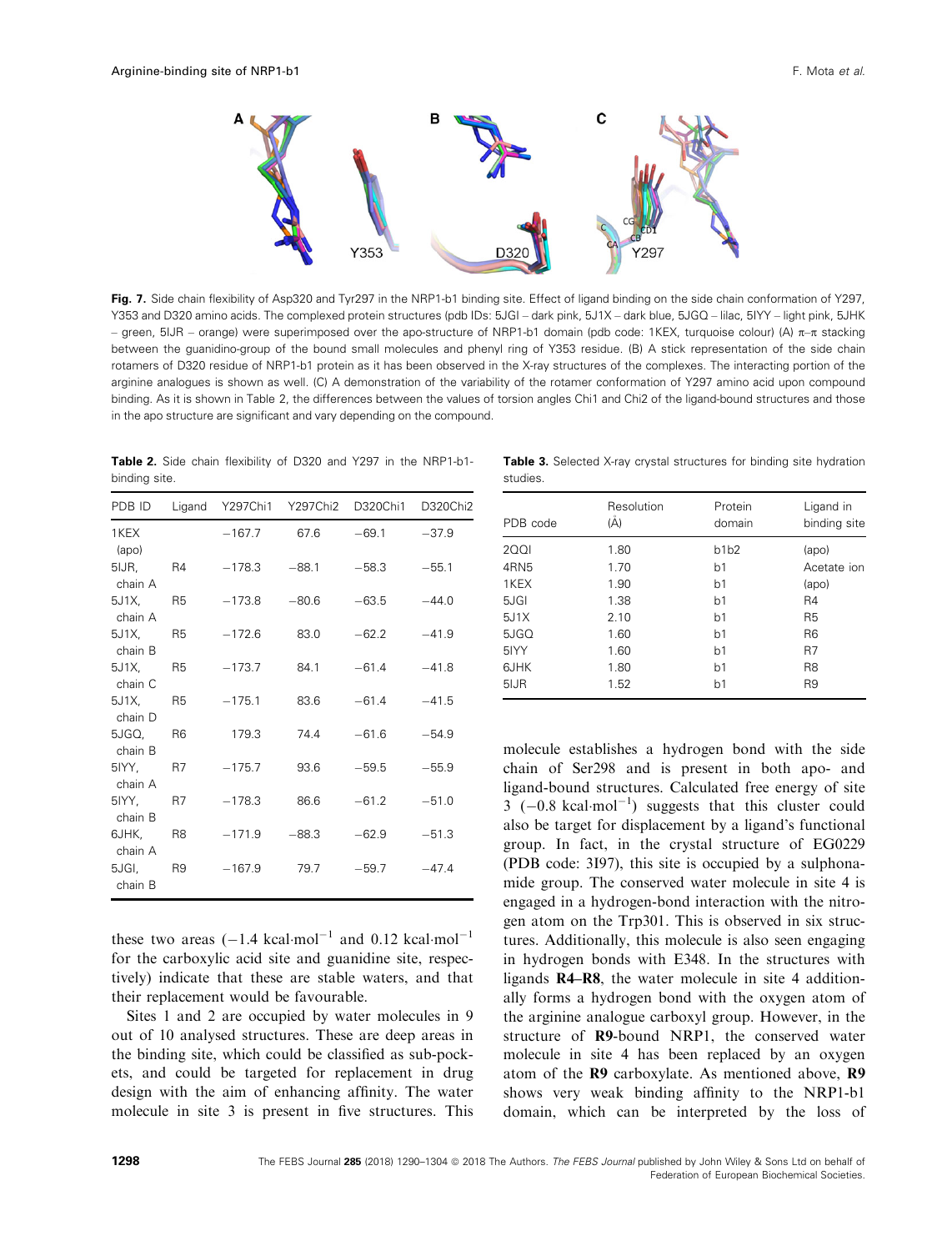

Fig. 8. Analysis of hydration sites in the binding site of NRP1-b1. (A) Superposition of nine high-resolution X-ray crystal structures (10 chains) (PDB entries: [4RN5](http://www.rcsb.org/pdb/search/structidSearch.do?structureId=4RN5), [2QQI](http://www.rcsb.org/pdb/search/structidSearch.do?structureId=2QQI), [1KEX,](http://www.rcsb.org/pdb/search/structidSearch.do?structureId=1KEX) [5JGI](http://www.rcsb.org/pdb/search/structidSearch.do?structureId=5JGI), [5J1X,](http://www.rcsb.org/pdb/search/structidSearch.do?structureId=5J1X) [5JGQ,](http://www.rcsb.org/pdb/search/structidSearch.do?structureId=5JGQ) [5IYY](http://www.rcsb.org/pdb/search/structidSearch.do?structureId=5IYY), [6JHK,](http://www.rcsb.org/pdb/search/structidSearch.do?structureId=6JHK) [5IJR](http://www.rcsb.org/pdb/search/structidSearch.do?structureId=5IJR)). 5 sites were identified and 4 or more structures show a water molecule conserved in that position. (B) Overlay of superposed structures showing conserved water molecules with the protein hydration prediction map. The computational model correctly predicted four sites where conserved water molecules were found.

favourable direct hydrogen bonds of R9 to the polypeptide chain together with a disruption of a water network caused by the displacement of the water molecule in site 4. This carboxyl/oxygen–water– Trp301/nitrogen interaction might be a key network in the binding of ligands to NRP1-b1. We suggest this water molecule, which corresponds to the highest freeenergy site  $(2.16 \text{ kcal·mol}^{-1})$ , should be included in docking studies for drug design, and used as a bridge

|  | <b>Table 4.</b> Characterisation of water clusters in NRP1-b1. |  |  |  |  |  |  |
|--|----------------------------------------------------------------|--|--|--|--|--|--|
|--|----------------------------------------------------------------|--|--|--|--|--|--|

| Cluster number                              | Free energy<br>$(kcal·mol-1)$ |
|---------------------------------------------|-------------------------------|
|                                             | 1.30                          |
| $\overline{2}$                              | 1.15                          |
| 3                                           | $-0.80$                       |
| $\overline{4}$                              | 2.16                          |
| 5                                           | Nd                            |
| COO-site (seen only in apo structure)       | $-1.40$                       |
| Guanidine site (seen only in apo structure) | 0.12                          |

between the ligand and the protein instead of attempting to displace it or replace it with functional groups. The last conserved water molecule observed was in site 5, found in only four structures, and located near the protein surface, with a possible hydrogen bond to Tyr353. Since it is superficial water, we would not consider it significant for drug design.

## Implications for structure-based drug design

We studied a known binding site in the NRP1-b1 domain. To disrupt ligand binding to this domain, a protein–protein interaction, with a potent small molecule, it was important to perform an in-depth study of the architecture and the solvation map of the target site. NRP1 shows a well-defined arginine-binding site where the guanidine part can establish a bidentate hydrogen-bond interaction with the side chain of Asp320, and the C-terminal carboxyl group can establish hydrogen bonds with the side chain oxygen atoms from Thr349 and Ser346. Although these interactions are conserved when small molecules containing a  $N\alpha$ substituted arginine are bound to NRP1-b1, the arginine analogues examined in this study exhibited varied affinities for the receptor. Both molecules with the highest affinity (R5 and R7) contained carbamate group.

We obtained the crystal structures of six arginine analogues bound to NRP1-b1 and analysed these alongside other publicly available structures in the PDB. The binding site of NRP1-b1 shows little main chain and/or side chain flexibility, with only Tyr297 and Asp320 showing significant variations, which are dependent on the ligand bound. Tyr297 has been previously shown as required for VEGF binding, with NRP1Y297A/Y297A homozygous knock-in mice exhibiting reduced VEGF-induced angiogenesis and tumourigenesis [40]. The availability of a closely related set of protein–ligand structures at high resolution provided a rare opportunity to test the water prediction capabilities of the software. Our computational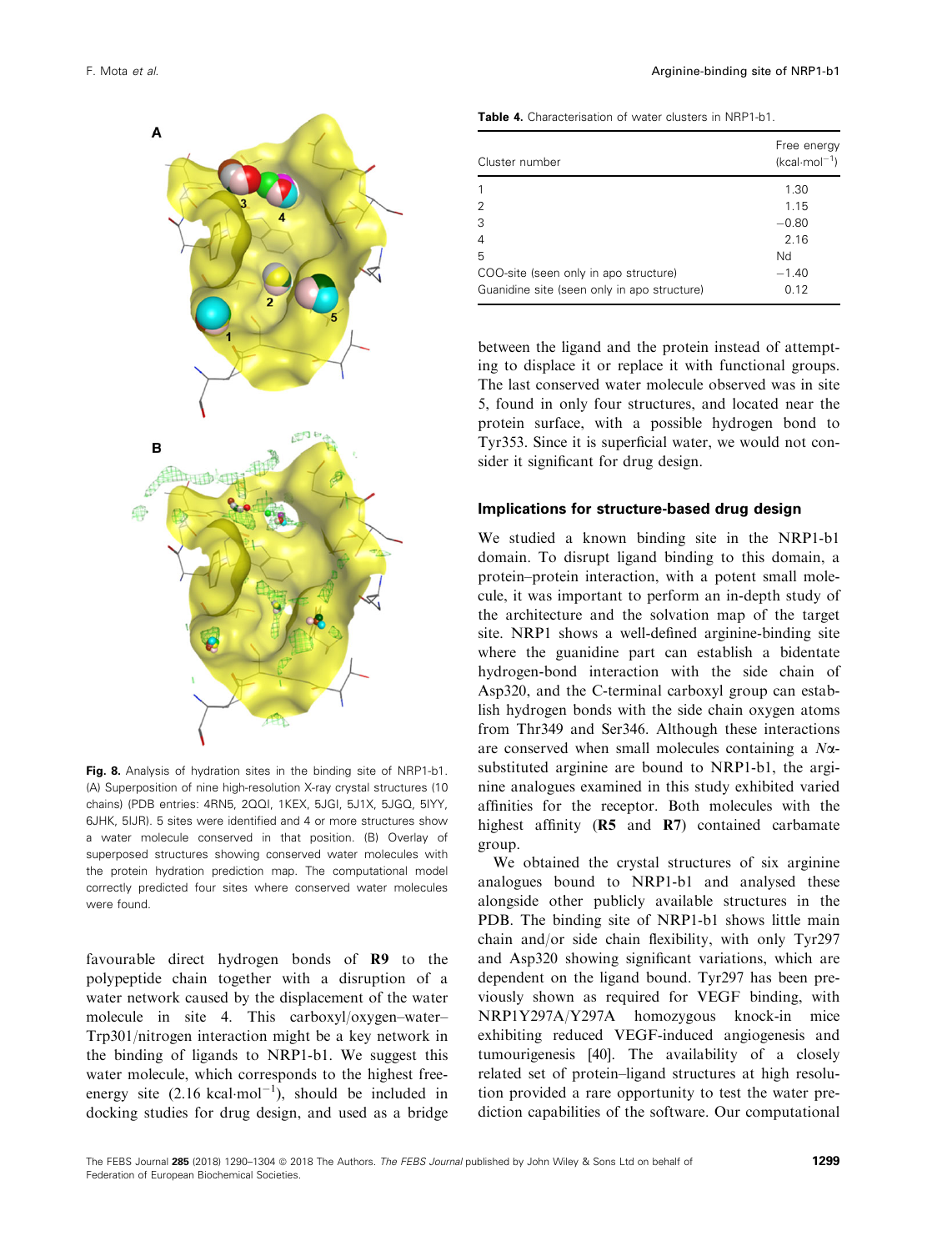prediction of the NRP1-b1 binding site hydration showed good correlation with the location of the observed crystallographic waters. Especially important are the insights gained into the stability of the individual waters in the binding sites and whether they are likely to be displaced upon ligand (inhibitor) binding. Structural water molecules were found reproducibly within five buried subpockets in the immediate vicinity of the NRP1-b1 ligand-binding site; four of these sites were highly conserved with the fifth, less conserved one, positioned near the protein surface. We propose that displacement of these waters by small molecules may add to their binding affinity, with the exception of the conserved water molecule in site 4 which should in turn be retained in the binding site during docking studies. Displacement of this water molecule resulted in a much weaker ligand, as demonstrated by R9 analogue. Our analysis highlights the importance of considering structural water molecules in structure-based drug design. When high-resolution crystal structures are not available to determine conserved water molecules, simple computational methods may be used as an alternative.

## Experimental procedures

## **Materials**

Arginine analogues were obtained from commercial sources: R1, R2, R8 (Sigma, Haverhill, UK), R3, R7, R9 (AK Scientific), R4, R5, R6 (Alfa Aesar, Heysham, UK), and used without further purification. All experiments were conducted using commercial reagents and standard procedures, unless stated otherwise.

## Computational prediction of conserved water molecules and molecular modelling

Molecular modelling was performed using the software package MOE (Molecular Operating Environment, 2014.09; Chemical Computing Group Inc., 1010 Sherbooke St. West, Suite #910, Montreal, QC, Canada, H3A 2R7, 2015).

## Preparation of the input file

The structure used for the prediction of binding site hydration was PDB code: [3I97](http://www.rcsb.org/pdb/search/structidSearch.do?structureId=3I97). Water and co-crystallised ligands were removed from the structure. An arginine residue was modelled from the coordinates of EG00229 (ligand id: 8dr, PDB code: [3I97](http://www.rcsb.org/pdb/search/structidSearch.do?structureId=3I97)) and used to define the boundaries of the binding site. Hydrogen atoms were added to the structure by selecting the function 'add hydrogen' in MOE before the calculations were performed. The binding site for

solvent prediction was defined by all atoms included in a 10 A proximity from the ligand, extended by residues of those atoms.

#### Solvent analysis

Binding site hydration prediction was carried out using the 'Solvent Analysis' function in MOE. The application uses the three-dimensional reference interaction site model (3D-RISM) method [37,41,42] to analyse the role of solvent in proteins. It computes a time-averaged distribution of water H and O densities, and free-energy maps for analysing solvent stability and solvation contributions to binding free energy. The parameters used are as follows: the dimension of the grid spacing was 0.35  $\AA$ ; a distance of 7  $\AA$  was set for the boundary box where atoms are extended; the convergence or precision of 3D-RISM was setup to 'tight'; the NDIIS (the Number of copies of Direct Inversion in the Iterative Subspace) was set to 5. This value balances the memory used and the convergence rate. The number of copies (N) of the various 3D grids retained in memory for accelerating convergence by extrapolation. Smaller values use less memory but slow down the convergence rate. A detailed description of these parameters can be found in the references [43].

## Analysis of ordered water molecules

The SAS tool (Sequence annotated by Structure) [44] from the EMBL-EBI website was used to retrieve all the related PDBs using [3I97](http://www.rcsb.org/pdb/search/structidSearch.do?structureId=3I97) (NRP1-b1) as a template. Only PDBs with a resolution better than 2.1  $\AA$  and sequence identity higher than 90% were retained for analysis. This resulted in three PDBs, which are [4RN5,](http://www.rcsb.org/pdb/search/structidSearch.do?structureId=4RN5) [2QQI](http://www.rcsb.org/pdb/search/structidSearch.do?structureId=2QQI) and [1KEX](http://www.rcsb.org/pdb/search/structidSearch.do?structureId=1KEX). In cases where the X-ray crystal structure had more than one chain, both chains were analysed. Combined with the six structures obtained in-house, a total of 9 PDBs or 10 chains were analysed. Among these structures, [2QQI](http://www.rcsb.org/pdb/search/structidSearch.do?structureId=2QQI) and [1KEX](http://www.rcsb.org/pdb/search/structidSearch.do?structureId=1KEX) are in the apo form.

## Definition of binding site and conserved water molecule

The protein binding site was defined by a 5 Å proximity of all the ligand atoms present. Only the water molecules observed in the binding site were analysed. A water molecule is considered 'conserved' when observed in the same position of at least four superimposed crystal structures.

#### Surface plasmon resonance

Surface plasmon resonance experiments were performed using a Biacore 4000 instrument at a constant temperature of 25 °C. Sensor chips, buffer stock solutions and immobilisation reagents were purchased from GE Healthcare.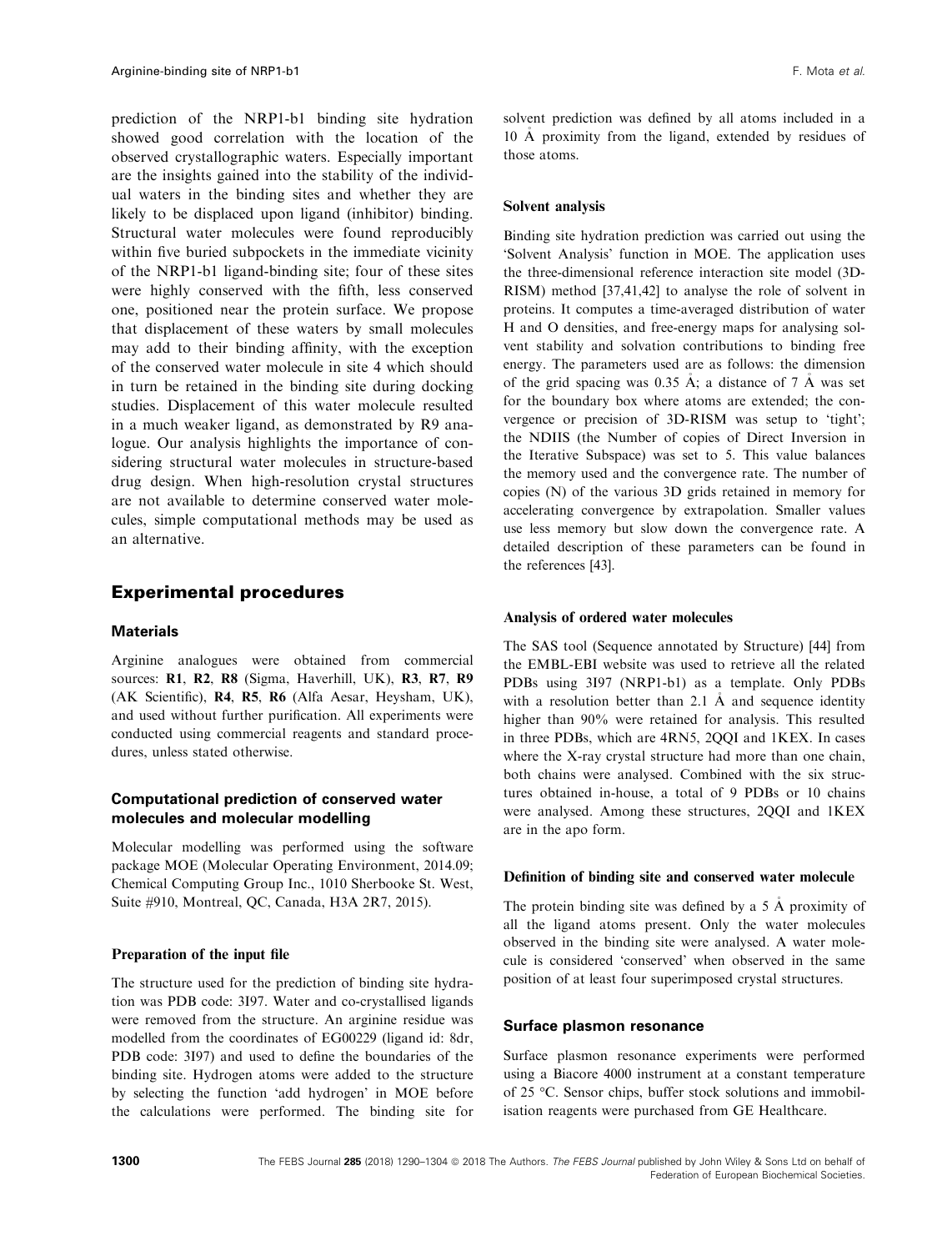PBS containing 0.05% surfactant P20 was used as the running buffer during immobilisation. NRP1-b1 was immobilised onto a CM5 chip using random amine coupling. The four flow cells were treated in the same way to optimise throughput. In summary, immobilisation spots 1 and 2 were activated with the coupling reagents, 1-ethyl-3-(3 dimethylaminopropyl)carbodiimide and N-hydroxysuccinimide for 10 min. NRP1-b1 at a concentration of 20  $\mu$ g·mL<sup>-1</sup> in 10 mm sodium acetate pH 5 was injected onto the surface for 10 and 5 min in spots 1 and 2, respectively, to generate surfaces with high and low density. The immobilisation levels ranged from 3487 to 3652 resonance units (RU) on spot 1 and from 1275 to 1756 RU on spot 2. Spot 3 was left unmodified and used as a reference.

## Equilibrium affinity measurements

PBS containing 0.05% surfactant P20 was used as the running buffer and sample dilution buffer throughout these experiments. Dose-responses were obtained using a twofold sample dilution, generating eight data points for the concentration range, and using an injection time of 60 s. Surface regeneration between injections was not necessary, but a wash step with 1M NaCl was included after injection of the highest concentration sample for each compound. All compounds were initially tested at a wide dilution range from 0.6 to 300  $\mu$ m. Dilution series were then optimised for three compounds to obtain a more accurate measurements and dissociation constants. R1 and R9 were tested at 12– 1500  $\mu$ M, and R5 was tested at 0.16–20  $\mu$ M. Binding responses to high- and low-density surfaces were processed independently and the average  $\pm$  SD is presented.  $K_{D}$ s reported are derived from steady-state binding responses assuming a 1 : 1 interaction and therefore correspond to the equilibrium binding affinity of the compounds.

#### Protein purification and crystallisation

NRP1-b1 was expressed in E. coli strain Rosetta-gami2- (DE3)pLysS (Novagen) and purified as previously described [19]. The protein was concentrated to 9– 10 mg·mL<sup>-1</sup> and 10  $\mu$ L was mixed with 1  $\mu$ L ligand at 10– 100 mM in water. The complex was crystallised in a 1 : 1 volume mixture with  $10-30\%$  w/v PEG 3350, and 0.2 M ammonium chloride at 16 °C using hanging drop vapour diffusion method and micro-seeding with 1/10 dilution of seeds of apo-NRP1-b1 crystals. Seeds were prepared according to Hampton Research's seeding kit. Crystals appeared within 2–3 days with needle morphology. A single crystal was transferred to a solution containing the crystallisation condition plus 20  $\%$  v/v ethylene glycol and was afterwards flash-frozen in liquid nitrogen.

## X-ray Crystallography

X-ray diffraction data were collected at 100 K on beamline I04 at the Diamond Light Source, Didcot UK. All data sets were processed with xia2-3d automated software system [45– 49]. Molecular replacement solutions were obtained by Phaser [50] using an apo NRP1-b1 domain (PDB code [1KEX\)](http://www.rcsb.org/pdb/search/structidSearch.do?structureId=1KEX) as the search model. The refinement was carried out by Refmac5 [51]. The dictionary files for the fragments were generated using the acedgr programme from ccp4 software suite [52]. Iterative rounds of building and refinement were carried out in COOT [53] and Refmac5. TLS (Translation/Libration/Screw) groups were generated automatically by Refmac5. Data collection and refinement statistics for all structures can be found in Table 1.

## Cell-Free bt-VEGF- $A_{165}$ -binding assay

The assay was run as previously described [19]. The 96-well plates were precoated with NRP1-b1 protein at 3  $\mu$ g·mL<sup>-1</sup> overnight at 4 °C. On the following day, the plates were treated with blocking buffer (PBS containing 1% BSA) and washed three times with wash buffer (PBS containing  $0.1\%$ ) Tween-20). The various concentrations of compounds diluted in PBS containing 1% DMSO were added, followed by addition of 0.25 nm bt-VEGF-A165. After 2 h of incubation at room temperature, the plates were washed three times with wash buffer. The bt-VEGF-A165 bound to NRP1-b1 was detected by streptavidin-horseradish peroxidase conjugates and the enzyme substrate and measured using a Tecan Genios plate reader at 450 nm absorbance with a reference wavelength at 595 nm. Non-specific binding was determined in the absence of NRP1-b1-coated wells of the plates and subtracted from the readings obtained in the presence of NRP1-b1. GraphPad Prism was used to carry out a non-linear regression analysis and to generate inhibition curve and IC50 value. IC50 values for the particular ligand were obtained based on the three separate experiments.

## Acknowledgements

Funding from Magnus Life Science and BHF Programme Grant RG/11/11/29050 to IZ are gratefully acknowledged.

# Conflict of interest

DS, IZ, PF and SD were consultants for Magnus Life Science.

## Author contributions

CF, RR and TY carried out the X-ray crystallography; AT assisted with protein preparation. EC did the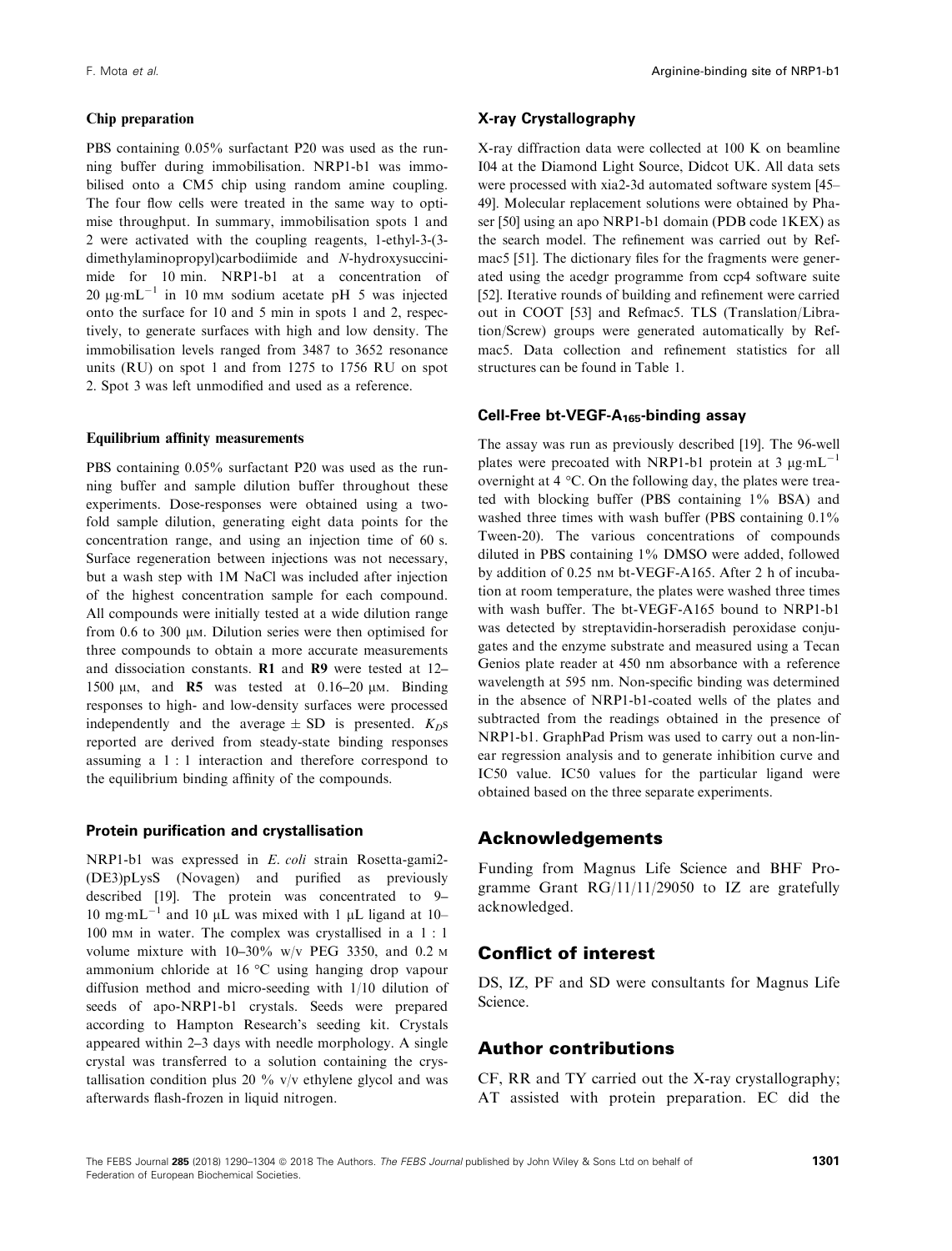computational work. JH and DS selected the compounds for analysis. AOL carried out VEGF displacement assays. FM performed the SPR experiments, analysed the results and wrote the paper. DS, IZ, PF and SD supervised the research team and edited the paper.

# References

- 1 Pellet-Many C, Frankel P, Jia H & Zachary I (2008) Neuropilins: structure, function and role in disease. Biochem J 411, 211–226.
- 2 Prud'homme GJ & Glinka Y (2012) Neuropilins are multifunctional coreceptors involved in tumor initiation, growth, metastasis and immunity. Oncotarget 3, 921– 939.
- 3 He Z & Tessier-Lavigne M (1997) Neuropilin is a receptor for the axonal chemorepellent Semaphorin III. Cell 90, 739–751.
- 4 Soker S, Takashima S, Miao HQ, Neufeld G & Klagsbrun M (1998) Neuropilin-1 is expressed by endothelial and tumor cells as an isoform-specific receptor for vascular endothelial growth factor. Cell 92, 735–745.
- 5 Migdal M, Huppertz B, Tessler S, Comforti A, Shibuya M, Reich R, Baumann H & Neufeld G (1998) Neuropilin-1 is a placenta growth factor-2 receptor. J Biol Chem 273, 22272–22278.
- 6 Cao S, Yaqoob U, Das A, Shergill U, Jagavelu K, Huebert RC, Routray C, Abdelmoneim S, Vasdev M & Leof E (2010) Neuropilin-1 promotes cirrhosis of the rodent and human liver by enhancing PDGF/TGF-b signaling in hepatic stellate cells. J Clin Invest 120, 2379–2394.
- 7 Glinka Y & Prud'homme GJ (2008) Neuropilin-1 is a receptor for transforming growth factor  $\beta$ -1, activates its latent form, and promotes regulatory T cell activity. J Leukoc Biol 84, 302–310.
- 8 Sulpice E, Plouet J, Berge M, Allanic D, Tobelem G & Merkulova-Rainon T (2008) Neuropilin-1 and neuropilin-2 act as coreceptors, potentiating proangiogenic activity. Blood 111, 2036–2045.
- 9 Hillman RT, Feng BY, Ni J, Woo W-M, Milenkovic L, Gephart MGH, Teruel MN, Oro AE, Chen JK & Scott MP (2011) Neuropilins are positive regulators of Hedgehog signal transduction. Genes Dev 25, 2333– 2346.
- 10 Delgoffe GM, Woo S-R, Turnis ME, Gravano DM, Guy C, Overacre AE, Bettini ML, Vogel P, Finkelstein D & Bonnevier J (2013) Stability and function of regulatory T cells is maintained by a neuropilin-1 semaphorin-4a axis. Nature 501, 252–256.
- 11 Miao H-Q, Lee P, Lin H, Soker S & Klagsbrun M (2000) Neuropilin-1 expression by tumor cells promotes

tumor angiogenesis and progression. FASEB J 14, 2532–2539.

- 12 Jia H, Cheng L, Tickner M, Bagherzadeh A, Selwood D & Zachary I (2010) Neuropilin-1 antagonism in human carcinoma cells inhibits migration and enhances chemosensitivity. Br J Cancer 102, 541-552.
- 13 Hansen W (2013) Neuropilin 1 guides regulatory T cells into VEGF-producing melanoma. Oncoimmunology 2, e23039.
- 14 Miyauchi J, Chen D, Choi M, Nissen J, Shroyer K, Djordjevic S, Zachary I, Selwood D & Tsirka S (2016) Ablation of neuropilin 1 from glioma-associated microglia and macrophages slows tumor progression. Oncotarget 7, 9801–9814.
- 15 Teesalu T, Sugahara KN, Kotamraju VR & Ruoslahti E (2009) C-end rule peptides mediate neuropilin-1 dependent cell, vascular, and tissue penetration. Proc Natl Acad Sci USA 106, 16157–16162.
- 16 Arkin MR & Wells JA (2004) Small-molecule inhibitors of protein–protein interactions: progressing towards the dream. Nat Rev Drug Discov 3, 301–317.
- 17 Jia H, Aqil R, Cheng L, Chapman C, Shaikh S, Jarvis A, Chan AW, Hartzoulakis B, Evans IM, Frolov A et al. (2014) N-terminal modification of VEGF-A C terminus-derived peptides delineates structural features involved in neuropilin-1 binding and functional activity. ChemBioChem 15, 1161–1170.
- 18 Novoa A, Pellegrini-Moïse N, Bechet D, Barberi-Heyob M & Chapleur Y (2010) Sugar-based peptidomimetics as potential inhibitors of the vascular endothelium growth factor binding to neuropilin-1. Bioorg Med Chem 18, 3285–3298.
- 19 Jarvis A, Allerston CK, Jia H, Herzog B, Garza-Garcia A, Winfield N, Ellard K, Aqil R, Lynch R, Chapman C et al. (2010) Small molecule inhibitors of the neuropilin-1 vascular endothelial growth factor A (VEGF-A) interaction. J Med Chem 53, 2215–2226.
- 20 Jia H, Bagherzadeh A, Hartzoulakis B, Jarvis A, Löhr M, Shaikh S, Aqil R, Cheng L, Tickner M, Esposito D et al. (2006) Characterization of a bicyclic peptide neuropilin-1 (NP-1) antagonist (EG3287) reveals importance of vascular endothelial growth factor exon 8 for NP-1 binding and role of NP-1 in KDR signaling. J Biol Chem 281, 13493–13502.
- 21 Getz JA, Cheneval O, Craik DJ & Daugherty PS (2013) Design of a cyclotide antagonist of neuropilin-1 and-2 that potently inhibits endothelial cell migration. ACS Chem Biol 8, 1147–1154.
- 22 Starzec A, Miteva MA, Ladam P, Villoutreix BO & Perret GY (2014) Discovery of novel inhibitors of vascular endothelial growth factor-A–Neuropilin-1 interaction by structure-based virtual screening. Bioorg Med Chem 22, 4042–4048.
- 23 Borriello L, Montès M, Lepelletier Y, Leforban B, Liu W-Q, Demange L, Delhomme B, Pavoni S, Jarray R &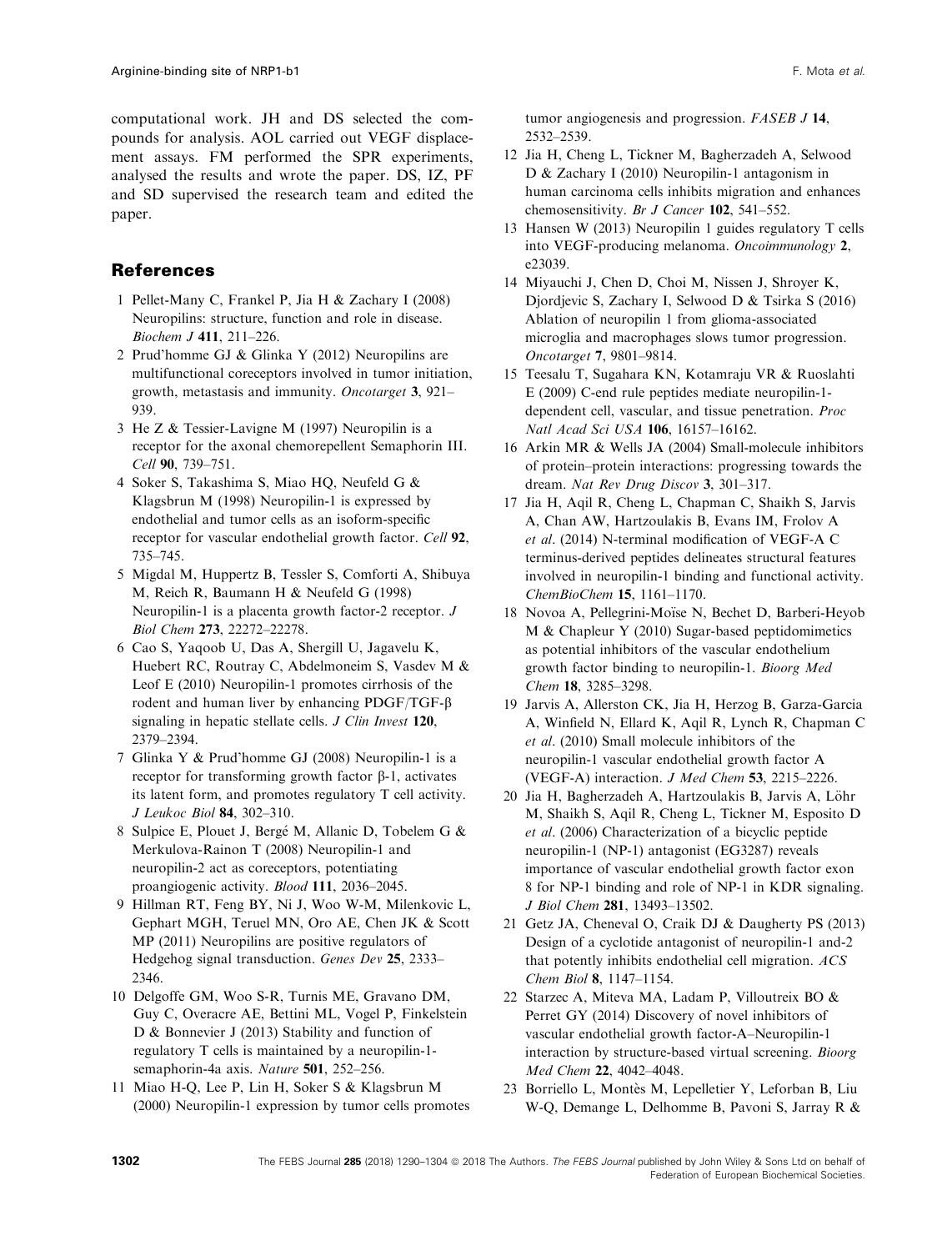Boucher JL (2014) Structure-based discovery of a small non-peptidic Neuropilins antagonist exerting in vitro and in vivo anti-tumor activity on breast cancer model. Cancer Lett 349, 120–127.

- 24 Kim Y-J, Bae J, Shin T-H, Kang SH, Jeong M, Han Y, Park J-H, Kim S-K & Kim Y-S (2015) Immunoglobulin Fc-fused, neuropilin-1-specific peptide shows efficient tumor tissue penetration and inhibits tumor growth via anti-angiogenesis. J Control Release 216, 56–68.
- 25 Fedorczyk B, Lipinski PFJ, Tymecka D, Puszko AK, Wilenska B, Perret GY & Misicka A (2017) Conformational latitude - activity relationship of KPPR tetrapeptide analogues toward their ability to inhibit binding of vascular endothelial growth factor 165 to neuropilin-1. J Pept Sci 23, 445–454.
- 26 Grabowska K, Puszko AK, Lipinski PFJ, Laskowska AK, Wilenska B, Witkowska E, Perret GY & Misicka A (2017) Structure-activity relationship study of a small cyclic peptide H-c[Lys-Pro-Glu]-Arg-OH: a potent inhibitor of Vascular Endothelial Growth Factor interaction with Neuropilin-1. Bioorg Med Chem 25, 597–602.
- 27 Tymecka D, Lipinski PFJ, Fedorczyk B, Puszko A, Wileska B, Perret GY & Misicka A (2017) Structureactivity relationship study of tetrapeptide inhibitors of the Vascular Endothelial Growth Factor A binding to Neuropilin-1. Peptide 94, 25–32.
- 28 Richard M, Chateau A, Jelsch C, Didierjean C, Manival X, Charron C, Maigret B, Barberi-Heyob M, Chapleur Y, Boura C et al. (2016) Carbohydrate-based peptidomimetics targeting neuropilin-1: synthesis, molecular docking study and in vitro biological activities. Bioorg Med Chem 24, 5315–5325.
- 29 Liu W-Q, Lepelletier Y, Montes M, Borriello L, Jarray R, Grepin R, Leforban B, Loukaci A, Benhida R, Hermine O et al. (2018) NRPa-308, a new neuropilin-1 antagonist, exerts in vitro anti-angiogenic and antiproliferative effects and in vivo anti-cancer effects in a mouse xenograft model. Cancer Lett 414, 88–98.
- 30 García-Sosa AT (2013) Hydration properties of ligands and drugs in protein binding sites: tightly-bound, bridging water molecules and their effects and consequences on molecular design strategies. J Chem Inf Model 53, 1388–1405.
- 31 Okada T, Fujiyoshi Y, Silow M, Navarro J, Landau EM & Shichida Y (2002) Functional role of internal water molecules in rhodopsin revealed by X-ray crystallography. Proc Natl Acad Sci USA 99, 5982–5987.
- 32 Lu Y, Wang R, Yang C-Y & Wang S (2007) Analysis of ligand-bound water molecules in high-resolution crystal structures of protein-ligand complexes. J Chem Inf Model 47, 668–675.
- 33 Michael J, Tirado-Rives J & Jorgenson WL (2009) Energetics of displacing water molecules from protein binding sites: consequences for ligand optimization. J Am Chem Soc 131, 15403–15411.
- 34 Ross GA, Morris GM & Biggin PC (2012) Rapid and accurate prediction and scoring of water molecules in protein binding sites. PLoS ONE 7, e32036.
- 35 Lu Y, Yang C-Y & Wang S (2006) Binding free energy contributions of interfacial waters in HIV-1 protease/ inhibitor complexes. J Am Chem Soc 128, 11830–11839.
- 36 Young T, Abel R, Kim B, Berne BJ & Friesner RA (2007) Motifs for molecular recognition exploiting hydrophobic enclosure in protein–ligand binding. Proc Natl Acad Sci USA 104, 808–813.
- 37 Beglov D & Roux B (1997) An integral equation to describe the solvation of polar molecules in liquid water. *J Phys Chem B* 101, 7821-7826.
- 38 Vander Kooi CW, Jusino MA, Perman B, Neau DB, Bellamy HD & Leahy DJ (2007) Structural basis for ligand and heparin binding to neuropilin B domains. Proc Natl Acad Sci USA 104, 6152–6157.
- 39 Parker MW, Xu P, Li X & Vander Kooi CW (2012) Structural basis for selective vascular endothelial growth factor-A (VEGF-A) binding to neuropilin-1. J Biol Chem 287, 11082–11089.
- 40 Fantin A, Herzog B, Mahmoud M, Yamaji M, Plein A, Denti L, Ruhrberg C & Zachary I (2014) Neuropilin 1 (NRP1) hypomorphism combined with defective VEGF-A binding reveals novel roles for NRP1 in developmental and pathological angiogenesis. Development 141, 556–562.
- 41 Kovalenko A & Hirata F (1999) Self-consistent description of a metal–water interface by the Kohn– Sham density functional theory and the threedimensional reference interaction site model. *J Chem* Phys 110, 10095–10112.
- 42 Kovalenko A & Hirata F (2000) Potentials of mean force of simple ions in ambient aqueous solution. I. Three-dimensional reference interaction site model approach. J Chem Phys 112, 10391–10402.
- 43 Stumpe MC, Blinov N, Wishart D, Kovalenko A & Pande VS (2011) Calculation of local water densities in biological systems: a comparison of molecular dynamics simulations and the 3D-RISM-KH molecular theory of solvation. *J Phys Chem B* 115, 319-328.
- 44 Milburn D, Laskowski RA & Thornton JM (1998) Sequences annotated by structure: a tool to facilitate the use of structural information in sequence analysis. Protein Eng 11, 855–859.
- 45 Winter G (2010) xia2: an expert system for macromolecular crystallography data reduction. J Appl Crystallogr 43, 186–190.
- 46 Evans P (2006) Scaling and assessment of data quality. Acta Crystallogr D Biol Crystallogr 62, 72–82.
- 47 Kabsch W (2010) Xds. Acta Crystallogr D Biol Crystallogr 66, 125–132.
- 48 Sauter NK, Grosse-Kunstleve RW & Adams PD (2004) Robust indexing for automatic data collection. J Appl Crystallogr 37, 399–409.